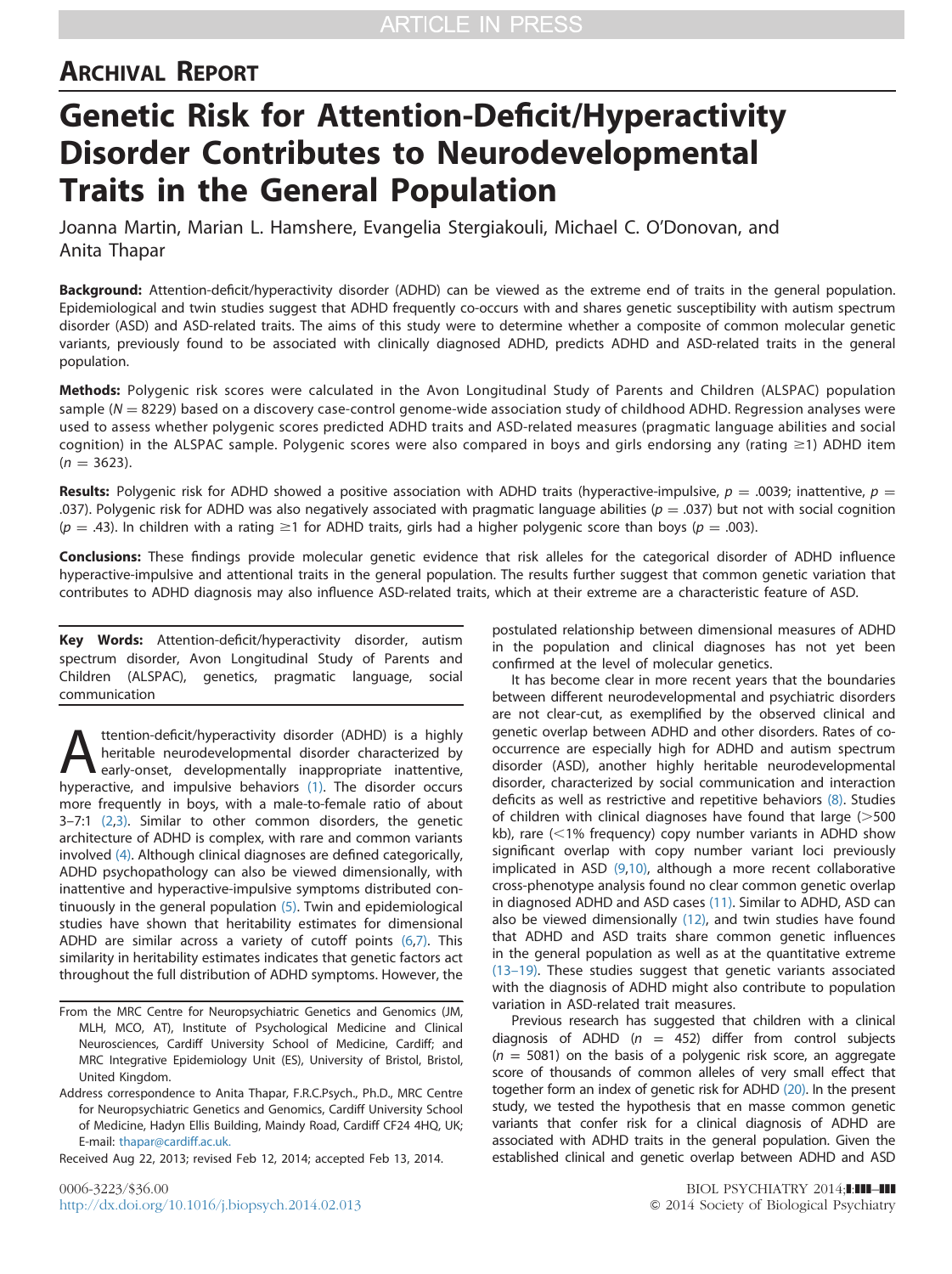#### 2 BIOL PSYCHIATRY 2014;**1:11-111** J. Martin et al.

[\(13,14,16\)](#page-6-0), we also analyzed the secondary hypothesis that en masse ADHD common genetic variants are also associated with ASD-related social communication traits in the general population.

#### Methods and Materials

#### Target Population Sample

The Avon Longitudinal Study of Parents and Children (ALSPAC) is a large, well-characterized longitudinal data set [\(21](#page-6-0),[22\).](#page-6-0) ALSPAC originally recruited pregnant women ( $N =$ 14,541) residing in Avon, England, with expected delivery dates of April 1, 1991–December 31, 1992. An additional 713 eligible children whose mothers did not enroll during pregnancy were enrolled after age 7, resulting in a total sample of 14,701 of children alive at age 1 year. Full data (phenotypic and genotypic) were available for up to 5661 children, depending on the outcome variables. Children with  $>$ 30% missing items on any outcome variable were excluded from analyses of that variable. The study website [\(http://www.bris.ac.uk/alspac/researchers/data](http://www.bris.ac.uk/alspac/researchers/data-access/data-&!QJ;dictionary/)[access/data-dictionary/\)](http://www.bris.ac.uk/alspac/researchers/data-access/data-&!QJ;dictionary/) contains details of all available data. Ethical approval for the study was obtained from the ALSPAC Ethics and Law Committee and local research ethics committees.

Phenotypic Measures. Data on ADHD traits were collected when participants were  $\sim$  7 years, 7 months old, using the parent Development and Well-Being Assessment (DAWBA) [\(23\).](#page-6-0) For each ADHD item, parents marked boxes to say whether their child showed the behavior; these were coded as follows: 0 for "no," 1 for "a little more than others," and 2 for "a lot more than others." A total ADHD trait score was calculated by summing these responses to give a possible range of 0–36. Scores were also calculated for inattentive and hyperactive-impulsive ADHD traits separately (with a possible range of 0–18 each).

Social communication traits were assessed using the Social and Communication Disorders Checklist (SCDC) [\(24\)](#page-6-0) and the pragmatic language scales of the Children's Communication Checklist (CCC) [\(25\)](#page-6-0). A quantitative measure of restricted, repetitive behaviors was not available. Both the CCC and the SCDC have been shown to have good predictive reliability for a clinical diagnosis of ASD in the ALSPAC sample [\(26\)](#page-6-0). The CCC shows good interrater reliability (.80), internal consistency (.80–.87), and validity for language problems [\(25\)](#page-6-0), and the SCDC shows good internal consistency (.93), high test-retest reliability (.81), and validity for a diagnosis of ASD [\(24\)](#page-6-0). The SCDC assesses social cognition and understanding, whereas the CCC pragmatic language scales measure ability to use language in a social context. Previous research has shown that children with ADHD or ASD have lower pragmatic language ability scores than control subjects with typical development, but children with ASD have lower scores than children with ADHD [\(27\)](#page-6-0).

The SCDC was assessed at the same time as the DAWBA ADHD measures. Parents were asked to judge how much 12 descriptions applied to their child's behavior. The responses were coded as follows: 0 for "not true," 1 for "quite/sometimes true," and 2 for "very/often true." A total SCDC score was calculated by summing these responses (with a possible range of 0–24).

An abridged version of the CCC was used to assess language abilities at  $\sim$  9 years, 7 months of age. Parents were asked to rate whether statements about their child were "certainly true," "somewhat true," or "not true," which were coded as 0, 1, and 2. The following subscales were summed to generate a pragmatic language abilities score: inappropriate initiation, coherence, stereotyped conversation, conversational context, and conversational rapport. Subscale scores were based on six to eight items each. The pragmatic language total score was obtained for children with data available for each subscale. Because the CCC measures language abilities, lower scores suggest pragmatic language deficits.

Information on DSM-IV ADHD diagnoses is available based on the DAWBA at  $\sim$  7 years of age. Data on ASD diagnoses are available based on clinical records, using a clinician's diagnosis of ASD [\(28\).](#page-6-0) Prorated scores were used for measures with  $<$ 30% missing items.

Genetic Data. After quality control (QC), genome-wide data for 500,527 single nucleotide polymorphisms (SNPs) were available for 8229 of the children, of whom 4213 (51.2%) were boys. Details of QC procedures are provided in [Supplement 1.](#page-6-0)

#### Discovery Clinical Sample for Generating ADHD Polygenic Risk Scores

The analytic method described by the International Schizophrenia Consortium [\(29\)](#page-6-0) was used to identify ADHD risk alleles in a discovery genome-wide association study (GWAS) from which polygenic risk scores were derived in the ALSPAC subjects. A published GWAS of British and Irish children with a confirmed DSM-IV research diagnosis of ADHD ( $n = 727$ ) and population control subjects ( $n = 5081$ ) was used to define risk alleles. This clinical sample was selected as the primary discovery sample because it is similar to the ALSPAC general population in ethnicity and underwent similar diagnostic assessment procedures. The ascertainment of DNA samples, QC procedures, and GWAS results were described in detail previously [\(4\).](#page-6-0) This GWAS was based on 502,702 SNPs after strict QC. Following the International Schizophrenia Consortium study, alleles that were more common in cases than controls at SNPs showing evidence for association at the very relaxed threshold  $p < 0.5$  were considered risk alleles.

#### Generating Polygenic Scores

Full details are available in [Supplement 1.](#page-6-0) In brief, SNPs in approximate linkage equilibrium in the ALSPAC genome-wide data were identified using the PLINK software, available for free download at <http://pngu.mgh.harvard.edu/~purcell/plink/> [\(30\).](#page-6-0) From this set of SNPs, we retained alleles that showed evidence for weak association  $(p < .5)$  in the discovery ADHD GWAS and used those to calculate a polygenic score for each individual in ALSPAC using PLINK [\(30\).](#page-6-0) The polygenic scores were standardized using z score transformations.

### Data Analysis Strategy

In the ALSPAC sample, children with ADHD or ASD diagnoses were compared with each other and with the remainder of the sample on ADHD, SCDC, and CCC traits, using Student t test. Girls and boys were also compared. Analyses were conducted on the 8229 ALSPAC children with full genetic data available after all QC.

As a result of a strongly negatively skewed distribution of the CCC pragmatic language data, variables were transformed (ln  $x + 1$ ) and linear regression analyses were performed to test for association with ADHD polygenic score. The ADHD and SCDC traits were highly positively skewed, contained an excess of zero values, and could not be transformed to normality (see [Figure 1](#page-2-0) for variable distributions). Analyzing such data using standard linear regressions may yield biased estimates of parameters and increased type I and II error rates [\(31,32\)](#page-6-0). The distribution of data was better explained by a negative binomial than a Poisson distribution of simulated data with the same mean and number [\(Figure S1](#page-6-0) in [Supplement 1](#page-6-0)). These data were analyzed using zero-inflated negative binomial (ZINB) regression models. Gender was included as a covariate in all models.

The ZINB model consists of two submodels that allow for a distribution with an inflated number of individuals with values of zero: 1) logistic regression model of an unobserved dichotomous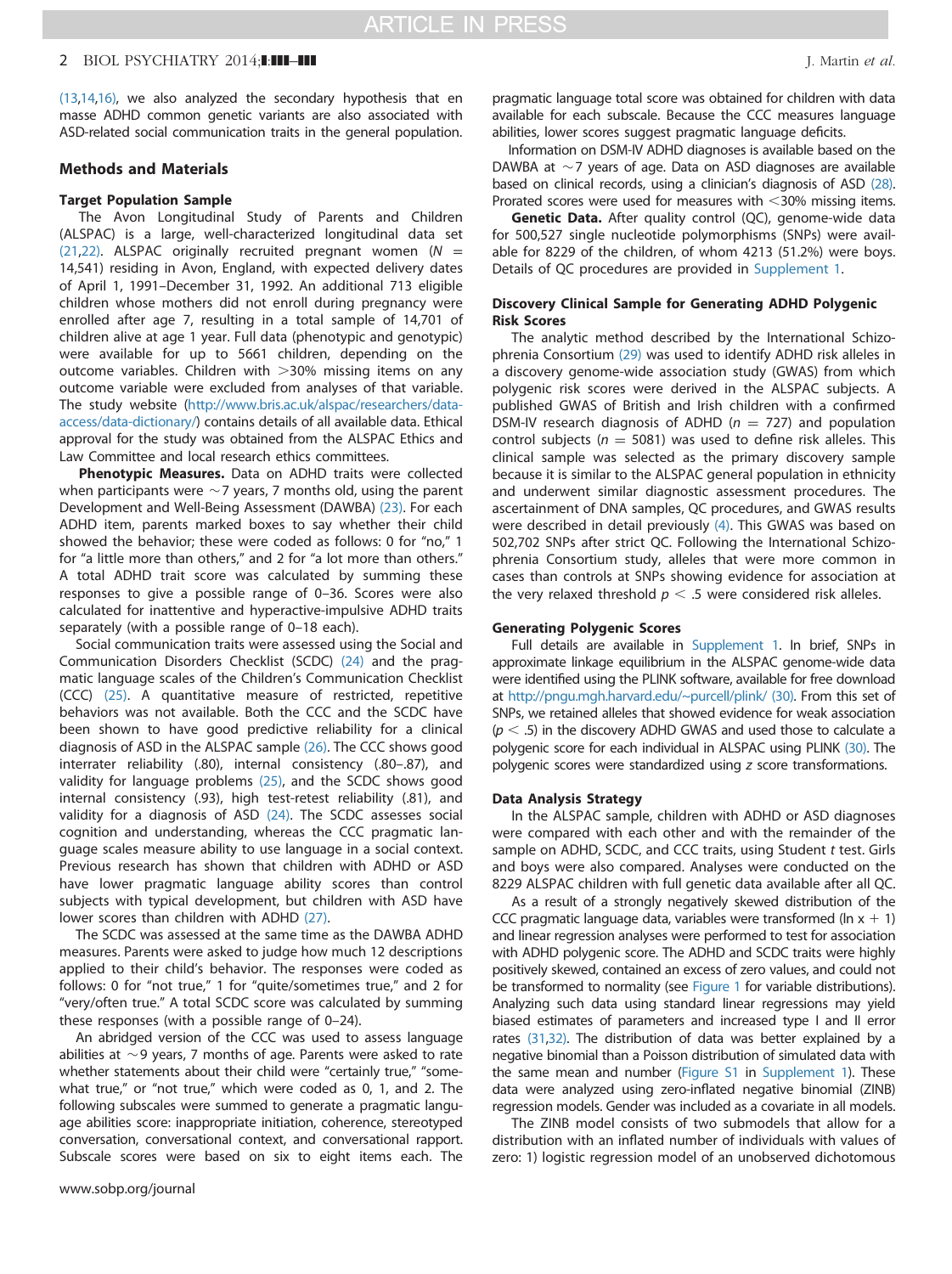<span id="page-2-0"></span>

Figure 1. Histograms of attention-deficit/hyperactivity disorder and social communication traits. ADHD, attention-deficit/hyperactivity disorder; CCC, Children's Communication Checklist; SCDC, Social and Communication Disorders Checklist.

outcome to predict who has a score  $= 0$  and who has a score  $> 0$ and 2) negative binomial model of the continuous outcome in individuals having a score  $\geq$  0. Likelihood ratio tests were used to determine an overall p value for each ZINB model compared with a null model, which included gender but not polygenic score. The ZINB analyses were performed using Mplus version 7 (Muthén & Muthén, Los Angeles, California) [\(33\).](#page-6-0)

For each association test, the amount of variance explained was calculated as the difference of Nagelkerke pseudo- $R^2$  in the full model compared with the null model. Given the nonindependence of the outcome variables, all results are interpreted using a significance threshold of  $p < .05$ . Given that previous analysis of polygenic scores for ADHD in a clinical sample of children with ADHD showed that girls had higher polygenic scores than boys  $(20)$ , a Student t test was used to test whether polygenic scores in children rating positive for any (rating  $\geq$ 1) ADHD trait in the target sample were significantly higher in girls than in boys.

Where significant associations were observed, secondary analyses were run to determine whether the same associations could be detected for traits at a later time point ( $\sim$  10 years, 8 months years of age). Replication was sought using a second ADHD GWAS discovery sample—the Psychiatric Genomics Consortium [\(34\)](#page-6-0). This sample contained 2064 trios, 896 cases, and 2455 control individuals from four individual studies. There were 54 cases (2% of the cases in this second sample) that overlapped with the main discovery sample, but they could not be removed because only the summary statistics were available for this analysis.

#### Results

#### Sample Phenotypic Characteristics

Figure 2 presents descriptive statistics of the trait measures in children with no ADHD or ASD ( $n = 5585$ ), children with a

> Figure 2. Mean z scores of ADHD and social communication outcomes, displayed by diagnostic group. Error bars represent SEM. \*Scores reversed. ADHD, attentiondeficit/hyperactivity disorder; ASD, autism spectrum disorder; CCC PL, Children's Communication Checklist pragmatic language; H-I, hyperactive-impulsive; I, inattentive; SCDC, Social and Communication Disorders Checklist.

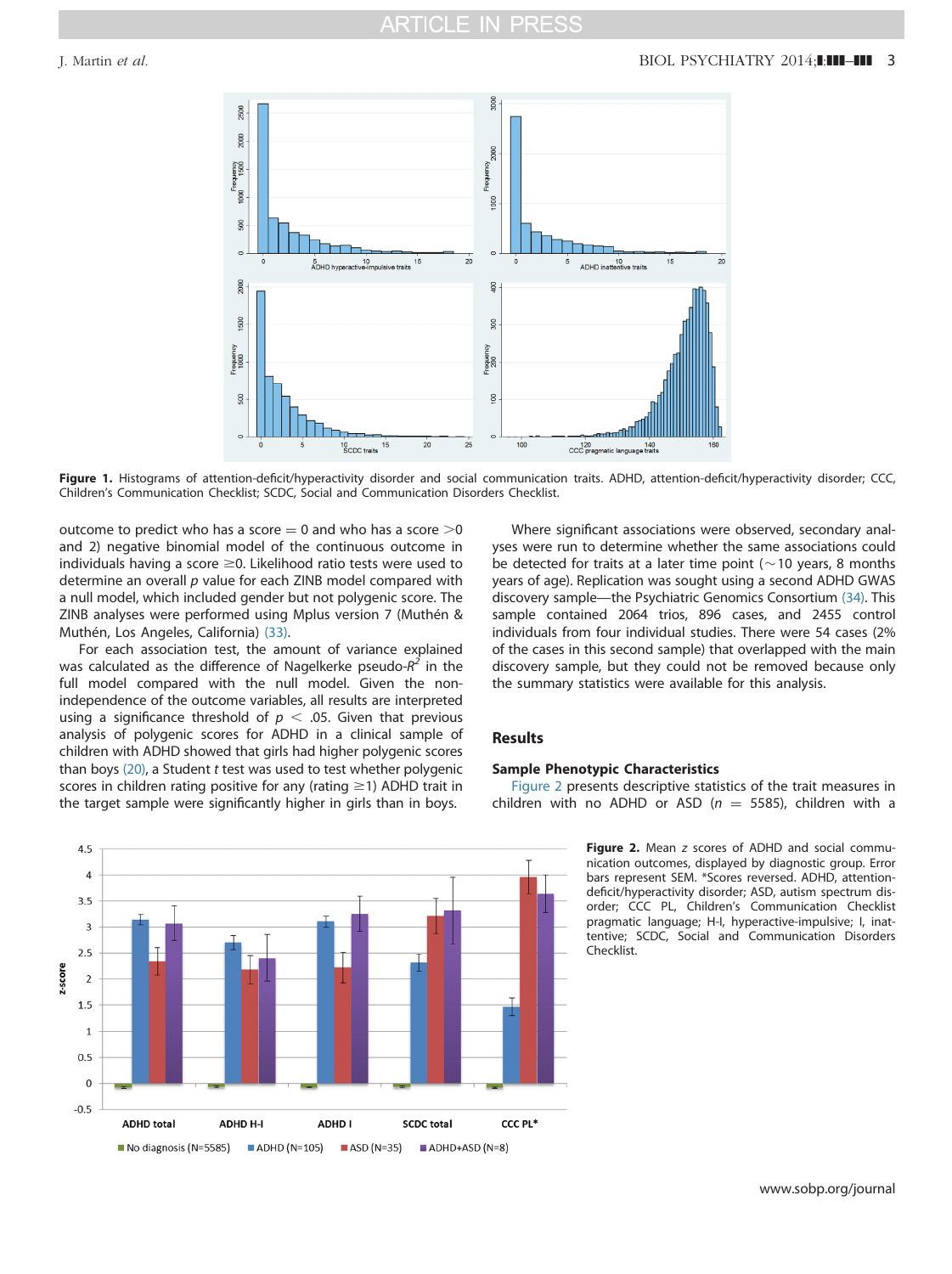#### 4 BIOL PSYCHIATRY 2014;**1:111-111** J. Martin et al.

Table 1. Pearson Correlation Coefficients of ADHD and Social Communication Outcome Measures

|                   | ADHD HI | ADHD I | <b>ADHD Total</b> | SCDC   |
|-------------------|---------|--------|-------------------|--------|
| ADHD I            | .71     |        |                   |        |
| <b>ADHD Total</b> | .92     | .93    |                   |        |
| SCDC              | .65     | .58    | .66               |        |
| CCC PL            | $-.51$  | $-.48$ | $-.53$            | $-.51$ |

All associations significant at  $p < .001$ .

ADHD, attention-deficit/hyperactivity disorder; CCC PL, Children's Communication Checklist pragmatic language; H-I, hyperactive-impulsive; I, inattentive; SCDC, Social and Communication Disorders Checklist.

diagnosis of ADHD ( $n = 105$ ), children with a diagnosis of ASD  $(n = 35)$  or children with both ADHD and ASD  $(n = 8)$ . Of the children with a diagnosis of ADHD, 7.1% also had a diagnosis of ASD; of the children with ASD, 36.4% also had ADHD. This overlap was greater than would be expected by chance ( $\chi^2 = 136.0$ ,  $p < .001$ ).

As expected, ADHD traits were higher in children with a diagnosis of ASD than in children without ADHD or ASD (hyperactive-impulsive,  $t = 13.03$ ,  $p < .001$ ; inattentive,  $t = 13.12$ ,  $p <$ .001). Children with ASD had lower levels of inattentive traits than children with ADHD ( $t = -3.50$ ,  $p < .001$ ) but did not differ significantly in terms of hyperactive-impulsive traits ( $t = -1.70$ ,  $p = .09$ ).

Children with a diagnosis of ADHD had significantly higher SCDC scores ( $t = 26.71$ ,  $p < .001$ ) and lower CCC pragmatic language scores ( $t = -11.45$ ,  $p < .001$ ) than children without ADHD or ASD but had lower SCDC scores ( $t = -2.45$ ,  $p = .016$ ) and higher pragmatic language ability scores ( $t = 6.17$ ,  $p < .001$ ) than children with ASD. The ADHD and social communication outcomes were moderately correlated (Table 1). Compared with boys, girls had significantly lower scores for ADHD (hyperactiveimpulsive,  $t = -12.48$ ,  $p < .001$ ; inattentive,  $t = -13.06$ ,  $p < .001$ ) and SCDC ( $t = -9.50$ ,  $p < .001$ ) and higher CCC pragmatic language ability scores ( $t = 6.44$ ,  $p < .001$ ).

#### Polygenic Score Analysis of ADHD and ASD-Related Social Communication Traits

The ADHD polygenic scores were based on 49,595 SNPs and were normally distributed in the ALSPAC sample ( $N = 8229$ ). Among children with any ADHD traits (rating  $\geq 1$ ; n = 3623), girls had a higher polygenic score than boys ( $t = 2.94$ ,  $p = .003$ , Cohen's  $d = .098$ ). This finding is not attributable to an overall population difference on polygenic score by gender ( $t = 1.59$ ,  $p =$ 

.11;  $N = 8229$ ). Gender was included as a covariate in all further analyses.

Results of associations of ADHD polygenic score with the ADHD and social communication outcomes are shown in Table 2. The ZINB models show that ADHD polygenic risk predicted ADHD total scores ( $R^2 = .005$ ,  $p = .0026$ ), hyperactive-impulsive traits  $(R^{2} = .002, p = .0039)$ , and inattentive traits  $(R^{2} = .002, p = .037)$ . The ZINB models indicate that the association signal comes from the zero-inflated part (part 1) of the model for all ADHD outcomes.

To explore further the contribution of polygenic scores to ADHD trait levels in subjects with nonzero scores, the population was split into three arbitrary groups, based on increasing trait score: children who scored 0 ( $n = 2038$ ), children with low levels of ADHD (score  $= 1-11$ ;  $n = 2817$ ), and children with moderateto-high levels of ADHD (score  $\geq$ 12; n = 806). Analysis of variance showed a significant group difference ( $F = 4.66$ ,  $p = .010$ ), and post hoc tests revealed that children with no ADHD traits had a lower mean polygenic score than children with ADHD scores of 1–11 ( $p = .022$ ) and children with scores  $\geq 12$  ( $p = .037$ ). The difference between the two other groups was not significant  $(p = .80)$ .

The ADHD polygenic scores showed a significant association with lower CCC pragmatic language scores ( $\beta = -.028$ ,  $p = .037$ ). Exploration of whether findings were attributable to specific CCC subscales showed association with lower scores on the "inappropriate initiation" and "conversational context" subscales (β =  $-0.034$ ,  $p = 0.009$ , and  $\beta = -0.034$ ,  $p = 0.010$ , respectively) but not with "coherence," "stereotyped conversation," and "conversational rapport" (all  $p > .05$ ). No association was found between polygenic score and SCDC total score ( $p > .05$ ).

Structural equation modeling with ADHD and pragmatic language as correlated outcomes confirmed that both constructs are independently predicted by polygenic score ([Figure S2](#page-6-0) in [Supplement 1\)](#page-6-0). The amount of variance explained  $(R^2)$  for all models was very small, although this estimate does not reflect the true magnitude of the genetic overlap because it is highly sensitive to sample size [\(29\)](#page-6-0). Including the 10 EIGENSTRAT principal components as covariates in the analyses did not affect the results [\(Table S2](#page-6-0) in [Supplement 1](#page-6-0)).

#### Testing Associations at Age 10

The observed association between polygenic score and ADHD (at  $\sim$  7.5 years of age) could also be seen at the later time point (~10.5 years of age,  $n \ge 5495$ ) for total ADHD traits ( $R^2 = .004$ ,  $p = .012$ ) and hyperactive-impulsive traits ( $R<sup>2</sup> = .003$ ,  $p = .039$ ),

Table 2. Associations of Polygenic Score with ADHD and ASD-Related Phenotypes in ALSPAC

|                                        |      |     |     |     | ZINB Count Outcome ZINB Zero-Inflated Outcome |           |      |                    |                                     | Linear Regression <sup>a</sup> |               |            |                   |  |
|----------------------------------------|------|-----|-----|-----|-----------------------------------------------|-----------|------|--------------------|-------------------------------------|--------------------------------|---------------|------------|-------------------|--|
| Outcome                                |      |     | SE. |     |                                               | <b>SE</b> |      |                    | ZINB Overall $p$ ZINB Overall $R^2$ |                                | <b>SE</b>     |            | $R^2$             |  |
| <b>ADHD Total Traits</b>               | 5661 | .11 | .10 | .30 | $-.06$                                        | .02       | .005 | .0026 <sup>b</sup> | $.005^{b}$                          |                                | 032 013 013   |            | .001              |  |
| ADHD Hyperactive-Impulsive Traits 5661 |      | .15 | .13 | .24 | $-.05$                                        | .02       | .024 | .0039 <sup>b</sup> | .002 <sup>b</sup>                   |                                | .037 .013     | .005       | .001              |  |
| <b>ADHD Inattentive Traits</b>         | 5656 | .05 | .13 | .71 | $-.05$                                        | .02       | .019 | $.037^{b}$         | .002 <sup>b</sup>                   |                                | .023 .013     | .084       | .001              |  |
| <b>SCDC Total Score</b>                | 5653 | .15 | .19 | .45 | .02                                           | .04       | .67  | $.43^{b}$          | < 0.01 <sup>b</sup>                 |                                | .012 .013 .35 |            | .0002             |  |
| CCC Pragmatic Language Score           | 5641 |     |     |     |                                               |           |      |                    |                                     | $-.028$ .013                   |               | $.037^{o}$ | .001 <sup>b</sup> |  |

All analyses used gender as a covariate. Polygenic scores derived using a threshold of  $p < .5$  in the discovery sample genome-wide association study results (see text).

ADHD, attention-deficit/hyperactivity disorder; ALSPAC, Avon Longitudinal Study of Parents and Children; CCC, Children's Communication Checklist; SCDC, Social and Communication Disorders Checklist; ZINB: zero-inflated negative binomial.

 $a<sub>L</sub>$  Linear regression results of ADHD and SCDC phenotypes included only for ease of interpretation.

<sup>b</sup>Main result.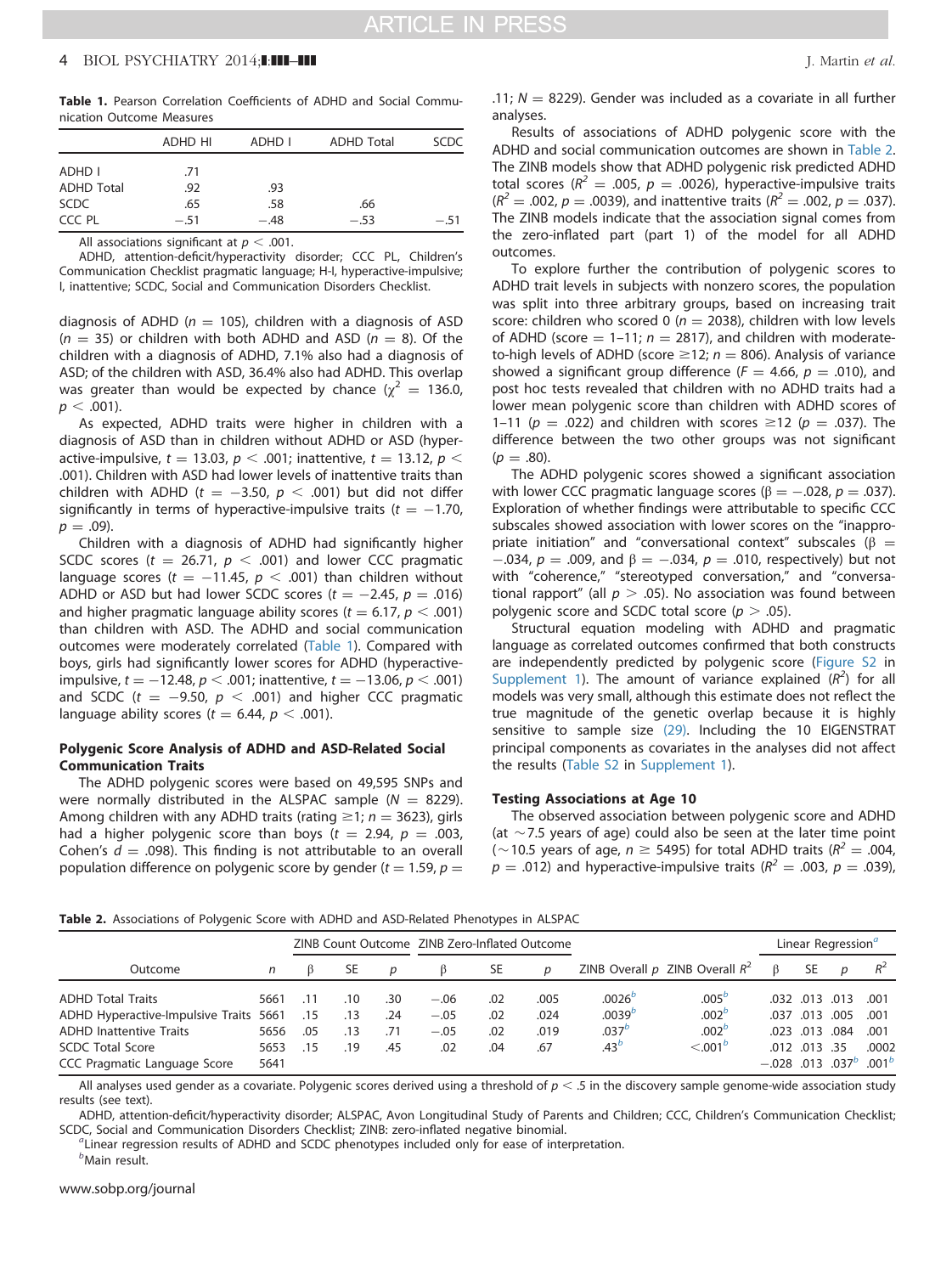#### J. Martin et al. **BIOL PSYCHIATRY 2014; IIII-III** 5

#### Table 3. Secondary Analysis—Associations of Polygenic Score with ADHD at Age 10 Years

|                                             |      | ZINB Count Outcome ZINB Zero-Inflated Outcome |     |     |        |     |      |                   |                                   |         |           |                | Linear Regression <sup>a</sup> |
|---------------------------------------------|------|-----------------------------------------------|-----|-----|--------|-----|------|-------------------|-----------------------------------|---------|-----------|----------------|--------------------------------|
| Outcome                                     |      |                                               | SE. |     |        | SE. |      |                   | ZINB Overall p ZINB Overall $R^2$ | $\beta$ | <b>SE</b> | $\overline{D}$ |                                |
| <b>ADHD Total Traits</b>                    | 5500 | $-.05$                                        | .12 | .68 | $-.06$ | .02 | .003 | $.012^{b}$        | .004 <sup>b</sup>                 | .087    | .086.31   |                | .0002                          |
| ADHD Hyperactive-Impulsive Traits 5505 - 15 |      |                                               | .25 | .53 | $-.06$ | .02 | .012 | .039 <sup>b</sup> | .003 <sup>b</sup>                 |         |           |                | .019 .043 .66 3.4E-05          |
| <b>ADHD Inattentive Traits</b>              | 5495 | በ2                                            | .14 | .90 | $-.04$ | .02 | .021 | $.055^{o}$        | .002 <sup>b</sup>                 |         | .076 .051 | .14            | .0004                          |

All analyses used gender as a covariate. Polygenic scores derived using a threshold of  $p < 0.5$  in the discovery sample genome-wide association study results (see text).

ADHD, attention-deficit/hyperactivity disorder; ASD, autism spectrum disorder; ZINB, zero-inflated negative binomial.

 $a$ Linear regression results included only for ease of interpretation.

<sup>b</sup>Main result.

with weak association with inattentive traits ( $R^2 = .002$ ,  $p = .055$ ) (Table 3). Among children with any ADHD traits at age 10 ( $\geq$ 1;  $n = 3316$ ), girls had a higher polygenic score than boys ( $t = 2.35$ ,  $p = .019$ , Cohen's  $d = .082$ ).

#### Replication Using Second Discovery Sample

Polygenic scores based on the second discovery sample [\(34\)](#page-6-0) were not significantly associated with ADHD traits at age 7 ( $p >$ .05) but did show an association at age 10 with total ADHD traits  $(R<sup>2</sup> = .001, p = .019)$  and hyperactive-impulsive traits  $(R<sup>2</sup> < .001, p$  $=$  .018), with weak association with inattentive traits ( $R^2$  < .001, p  $=$  .055) (Table 4). Polygenic scores based on the second discovery sample also showed an association with the CCC "conversational context" subscale ( $\beta$  = -.031,  $p$  = .017) but showed no association with the CCC "inappropriate initiation" subscale ( $\beta =$  $-.006, p = .37$ ).

In children with ADHD trait scores  $\geq 1$  at age 7, there was a trend for girls to have a higher polygenic score than boys, calculated using this second discovery sample ( $t = 1.80$ ,  $p =$ .071, Cohen's  $d = .060$ ). At age 10, girls had significantly higher polygenic scores than boys ( $t = 2.18$ ,  $p = .029$ , Cohen's  $d = .076$ ).

#### **Discussion**

As hypothesized, this study found that ADHD polygenic score, based on common genetic variants previously found to be associated with risk of a clinical diagnosis of ADHD, was also associated with ADHD traits measured at ages 7 and 10 years in the general population. This finding is important because it provides support at the level of molecular genetics for the hypothesis that ADHD represents the extreme end of traits

present in the general population [\(6,7\).](#page-6-0) The results also support the relevance of common genetic variants to ADHD [\(4\)](#page-6-0), extending findings by showing they also act on nonclinical ADHD traits in a community sample.

The exploratory analysis of variance results show that polygenic score, which is derived from common genetic variants relevant to clinical (i.e., severe) ADHD, predicted both low levels and high levels of ADHD traits in the general population. The ZINB analysis suggested that the association signal between polygenic score and ADHD traits originates from the zeroinflated part of the model (i.e., whether ADHD trait score was zero or nonzero). This result might be due to greater power at the lower end of ADHD traits, as progressively fewer children have higher levels of ADHD traits.

Consistent with previous literature in clinical and general population samples [\(15,16,35\),](#page-6-0) children with diagnoses of ADHD had more ASD-related social communication problems than children without a diagnosis of ADHD or ASD, whereas children with ASD had more ADHD traits than children without either diagnosis. Although children with ADHD had higher inattentive traits than children with ASD, levels of hyperactive-impulsive traits in these two groups did not differ significantly. However, this finding could have been due to low power because few children in the ALSPAC cohort had a clinical ASD diagnosis.

Results of the genetic analysis also suggest that risk alleles for ADHD may contribute to phenotypic traits in the general population, beyond core ADHD features. Polygenic risk scores previously found to be associated with diagnosis of ADHD were also nominally associated with pragmatic language abilities in the general population but not with social cognition traits, as indexed by SCDC scores.

|  | Table 4. Replication Analyses—Associations of Polygenic Score Based on Second Discovery Sample with ADHD at Both Time Points |  |  |  |  |  |  |
|--|------------------------------------------------------------------------------------------------------------------------------|--|--|--|--|--|--|
|  |                                                                                                                              |  |  |  |  |  |  |

|        |                                        |      | <b>ZINB Count</b><br>Outcome |     |     | ZINB Zero-Inflated<br>Outcome |           |      |                  |                                     | Linear Regression <sup>a</sup> |           |      |       |  |
|--------|----------------------------------------|------|------------------------------|-----|-----|-------------------------------|-----------|------|------------------|-------------------------------------|--------------------------------|-----------|------|-------|--|
| Time   | Outcome<br>n                           |      |                              | SE. | D   |                               | <b>SE</b> | D    |                  | ZINB Overall $p$ ZINB Overall $R^2$ | $\beta$                        | <b>SE</b> |      | $R^2$ |  |
| Age 7  | <b>ADHD Total Traits</b>               | 5661 |                              |     | .30 | $-.02$                        | .02       | .338 | .20 <sup>p</sup> | .001 <sup>b</sup>                   | .023                           | .13       | .052 | .001  |  |
|        | ADHD Hyperactive-Impulsive Traits 5661 |      | .05                          | .10 | .58 | $-.03$                        | .02       | .20  | .26 <sup>b</sup> | $\leq 0.01b$                        |                                | .020 .013 | .12  | .0004 |  |
|        | <b>ADHD Inattentive Traits</b>         | 5656 | .18                          | .20 | .39 | $-.02$                        | .02       | .44  | .17 <sup>b</sup> | $\leq 0.01$                         | .027                           | .013      | .043 | .001  |  |
| Age 10 | <b>ADHD Total Traits</b>               | 5500 | .27                          | .24 | .26 | $-.02$                        | .02       | .45  | $.019^{o}$       | < 0.01 <sup>b</sup>                 | .26                            | .087      | .003 | .002  |  |
|        | ADHD Hyperactive-Impulsive Traits 5505 |      | .30                          | .39 | .44 | $-.01$                        | .02       | .56  | $.018^{b}$       | $\leq 0.01b$                        | .13                            | .043      | .003 | .002  |  |
|        | <b>ADHD Inattentive Traits</b>         | 5495 | .29                          | .33 | .38 | $-.01$                        | .02       | .65  | $.055^{b}$       | < .001 <sup>b</sup>                 | .13                            | .052      | .015 | .001  |  |

All analyses used gender as a covariate. Polygenic scores derived using a threshold of  $p < 0.5$  in the discovery sample genome-wide association study results (see text).

ADHD, attention-deficit/hyperactivity disorder; ZINB, zero-inflated negative binomial.

 $a$ Linear regression results included only for ease of interpretation.

<sup>b</sup>Main result.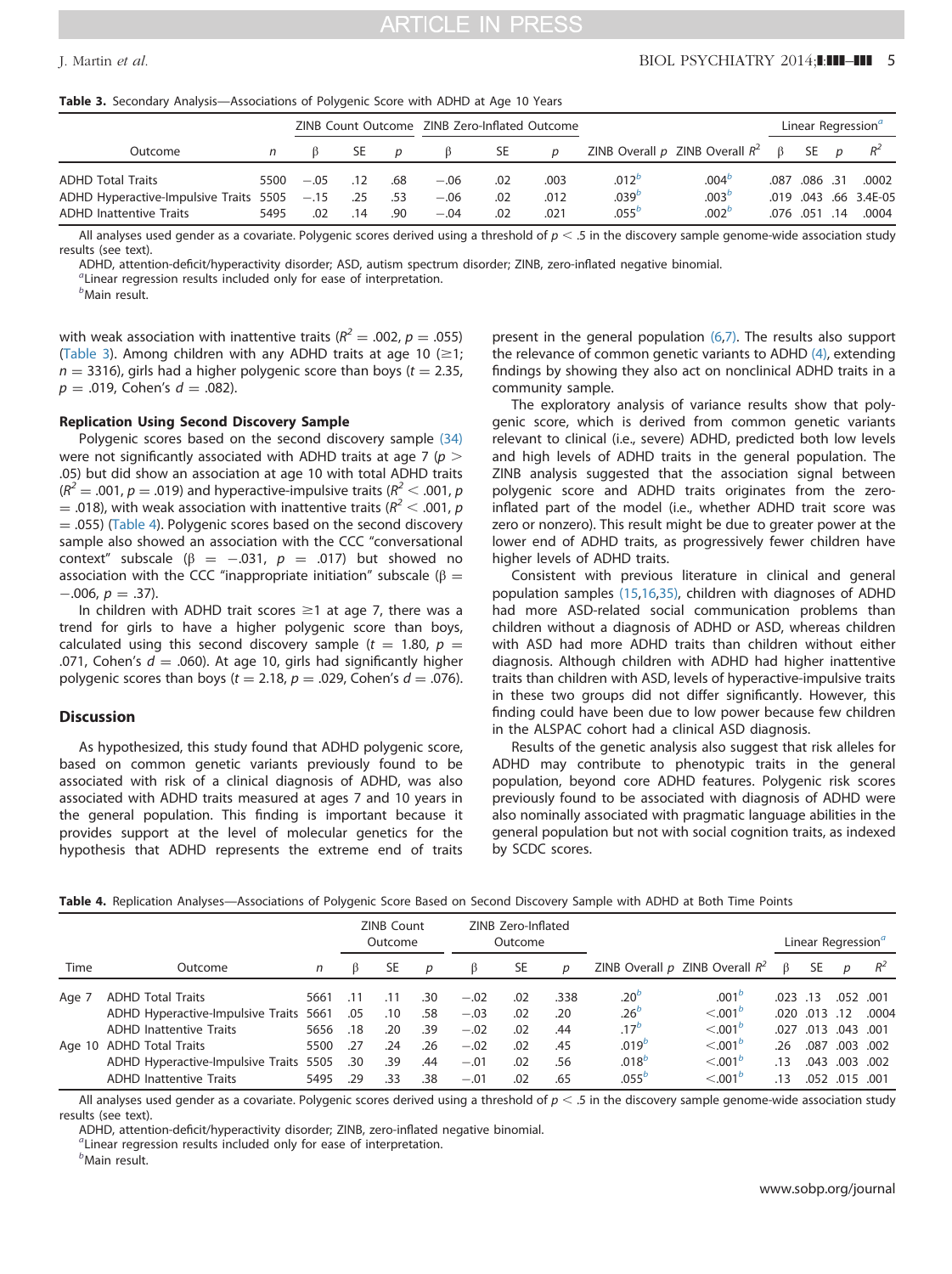#### 6 BIOL PSYCHIATRY 2014;**1:111-111** J. Martin et al.

Secondary exploratory analyses suggested that the association of ADHD polygenic risk with pragmatic language score was driven by scores on the "inappropriate initiation" and "conversational context" subscales of the CCC. Some items in the "inappropriate initiation" subscale may tap into impulsive ADHD behaviors (in particular, the CCC item "he/she talks too much"), but items in the "conversational context" subscale (e.g., "he/she can understand sarcasm" or "he/she says things which are tactless or socially inappropriate") have no apparent link with ADHD features. Overall, the findings suggest that risk variants for ADHD may have pleiotropic effects on closely related but conceptually different neurodevelopmental traits in the general population. These findings also support findings from a twin study, in which ADHD traits at age 8 shared genetic effects and were most associated with ASD communication difficulties, rather than ASD social difficulties or stereotyped behaviors [\(17\)](#page-6-0).

One possible advantage of the primary discovery ADHD sample used to derive risk alleles, over the replication sample, is its similarity to the ALSPAC cohort in terms of ancestry and geog-raphy, but nevertheless the sample was relatively small [\(4\).](#page-6-0) Analyses using a second, larger ADHD sample [\(34\)](#page-6-0) showed a partial replication of the primary analysis. Polygenic scores based on this sample predicted ADHD traits at age 10, although not at age 7. Similarly, although polygenic scores derived from the second ADHD dataset predicted pragmatic language problems, as assessed using the CCC "conversational context" subscale, they did not predict variation on the CCC "inappropriate initiation" subscale. These replication results suggest that the associations of ADHD polygenic score with ADHD traits and pragmatic language problems are robust. However, further replication is necessary to rule out possible type I error conclusively. These results also further highlight the fact that absence of clear individually associated loci in current GWAS of ADHD reflects inadequate power of the GWAS samples, rather than an absence of common susceptibility variants.

Although we found an association between ADHD polygenic score and pragmatic language abilities, there was no association with social cognition, as measured by the SCDC. A more recent collaborative cross-phenotype analysis suggested that common GWAS variants do not contribute to the overlap in diagnoses of ADHD and ASD [\(11\).](#page-6-0) Nevertheless, evidence in twin studies is consistent in finding high heritability for neurodevelopmental trait measures and in showing shared genetic influences on ADHD and ASD [\(6,7](#page-6-0),[16\).](#page-6-0) It is too early to discount the contribution of common variants to the overlap of ADHD and ASD, particularly in terms of continuously distributed traits. The current study points to a possible overlap between susceptibility to clinically diagnosed ADHD and pragmatic language difficulties at a trait level in the general population.

As expected, boys in the ALSPAC cohort had higher ADHD trait scores than girls [\(16,36,37\).](#page-6-0) However, a novel observation was that girls had higher polygenic scores than boys in the group of children with any ADHD symptoms at either age. For polygenic scores based on the second discovery sample, there was a trend toward similarly higher scores in girls at age 7 and significantly higher scores at age 10 years. These results support the previous observation that in children with a diagnosis of ADHD, girls have higher polygenic scores than boys [\(20\)](#page-6-0). One limitation of the earlier study is that it was based on a clinical sample, so the gender difference may have reflected referral bias (i.e., referred girls on average may have had a more severe phenotype). The present finding in an epidemiological sample argues against that bias and suggests a different liability threshold for girls than boys, with girls requiring a more extreme load of risk factors to manifest ADHD. This suggestion is consistent with non–molecular based studies; for example, one study observed that siblings of girls with ADHD have more ADHD symptoms than siblings of boys with ADHD [\(38\).](#page-7-0) Similar findings have been reported in nonidentical twin children with ASD [\(39\).](#page-7-0)

A limitation of this study was that although the SCDC and CCC measures of social cognition and pragmatic language are predictive of a clinical diagnosis of ASD in the sample [\(26\)](#page-6-0), they are not strictly measures of the specific deficits required for an ASD diagnosis. Also, no reliable quantitative measure of restrictive and repetitive behaviors was available. The finding of an association between ADHD polygenic score and pragmatic language deficits is potentially also relevant to the new DSM-5 category of "social communication disorder" [\(40\).](#page-7-0)

Because the ALSPAC cohort is longitudinal, the sample is affected by attrition. Previous studies have determined that predictors of attrition include socioeconomic and pregnancy factors as well as presence of behavioral difficulties, including ADHD, in the study child [\(41\)](#page-7-0). Assuming that attrition results from the behavioral manifestation of genetic risk, resultant attrition bias is likely to reduce the correlation between risk scores and traits. Multiple imputation methods have been used previously for missing ALSPAC data but do not appear to alter association patterns [\(42\).](#page-7-0)

As a result of the relatively small ADHD GWAS discovery sample sizes, power to detect susceptibility variants is low, and aggregate scores based on GWAS are likely to be based on a poor signal-to-noise ratio  $(4,34)$ . This is a possible explanation for the relatively small amount of phenotype variance explained by polygenic scores in the current study, estimates of explained variance in this form of analysis being strongly affected by discovery sample size. Another limitation of the current study is that a small number ( $n = 54$ ) of cases overlapped in both discovery samples. Although  $p < .5$  is frequently used as a threshold for calculating polygenic scores [\(29,](#page-6-0)43–[45\),](#page-7-0) this is largely a convention established on the basis of the optimal threshold in the study of schizophrenia that inspired the wider application of polygenic score analysis [\(29\).](#page-6-0) As shown by modeling in that study, the optimal threshold depends on both genetic architecture and sample size, and other thresholds have the potential to show greater effects. A sensitivity analysis in the present study using a variety of  $p$  value thresholds for calculating polygenic scores demonstrated that observed effects are consistent across various thresholds [\(Figure S3](#page-6-0) in [Supplement 1\)](#page-6-0).

In summary polygenic risk previously found to be associated with clinical ADHD diagnosis predicted inattentive and hyperactive-impulsive traits in a general population sample. This study also indicates that common genetic variants associated with ADHD may be associated with pragmatic language ability in the general population, a trait measure that is distinct from the core deficits of ADHD. The approach of testing genetic risks that contribute to dimensions that cut across diagnostic categories, rather than using DSM diagnoses, is in line with the Research Domain Criteria framework [\(46\)](#page-7-0) and is likely to be a valuable approach for future neurodevelopmental and psychiatric research. As the power of GWAS increases, this method has the potential to explore the biological overlap of these traits further.

The United Kingdom Medical Research Council and the Wellcome Trust (Grant No. 092731) and the University of Bristol provide core support for the Avon Longitudinal Study of Parents and Children. The United Kingdom Medical Research Council also supports the authors.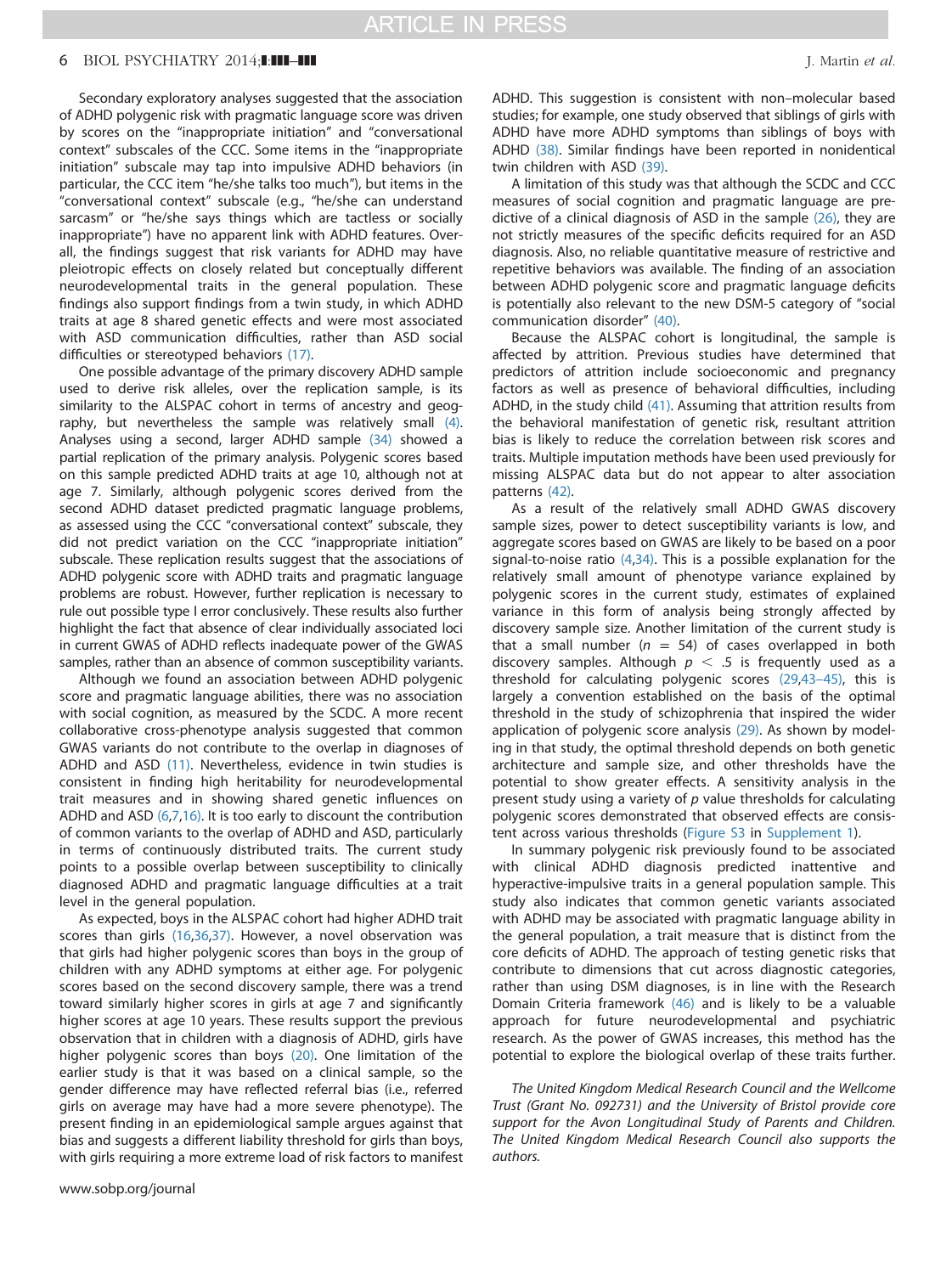<span id="page-6-0"></span>We thank Dr. Stephan Collishaw for advice and comments on a draft of the manuscript. We thank all the families who participated in this study; the midwives for their help in recruiting the families; and the whole Avon Longitudinal Study of Parents and Children team, which includes interviewers, computer and laboratory technicians, clerical workers, research scientists, volunteers, managers, receptionists, and nurses. We thank Peter Holmans, Michael Owen, Kate Langley, Nigel Williams, Lindsey Kent, and Michael Gill for their contributions to the original clinical diagnostic data from which polygenic risk scores were derived; these data were funded by the Wellcome Trust. We also thank the Psychiatric Genomics Consortium attention-deficit/hyperactivity disorder group.

The authors report no biomedical financial interests or potential conflicts of interest.

Supplementary material cited in this article is available online at http://dx.doi.org/10.1016/j.biopsych.2014.02.013.

- 1. [Faraone SV, Perlis RH, Doyle AE, Smoller JW, Goralnick JJ, Holmgren](http://refhub.elsevier.com/S0006-3223(14)00108-5/sbref1) MA, et al[. \(2005\): Molecular genetics of attention-de](http://refhub.elsevier.com/S0006-3223(14)00108-5/sbref1)ficit/hyperactivity disorder. [Biol Psychiatry](http://refhub.elsevier.com/S0006-3223(14)00108-5/sbref1) 57:1313–1323.
- 2. [Polanczyk G, de Lima MS, Horta BL, Biederman J, Rohde LA \(2007\): The](http://refhub.elsevier.com/S0006-3223(14)00108-5/sbref2) [worldwide prevalence of ADHD: A systematic review and metare](http://refhub.elsevier.com/S0006-3223(14)00108-5/sbref2)[gression analysis.](http://refhub.elsevier.com/S0006-3223(14)00108-5/sbref2) Am J Psychiatry 164:942.
- 3. [Lahey BB, Applegate B, McBurnett K, Biederman J \(1994\): DMS-IV](http://refhub.elsevier.com/S0006-3223(14)00108-5/sbref3) field trials for attention defi[cit hyperactivity disorder in children and](http://refhub.elsevier.com/S0006-3223(14)00108-5/sbref3) adolescents. [Am J Psychiatry](http://refhub.elsevier.com/S0006-3223(14)00108-5/sbref3) 151:1673–1685.
- 4. [Stergiakouli E, Hamshere M, Holmans P, Langley K, Zaharieva I, Hawi Z,](http://refhub.elsevier.com/S0006-3223(14)00108-5/sbref4) et al[. \(2012\): Investigating the contribution of common genetic](http://refhub.elsevier.com/S0006-3223(14)00108-5/sbref4) [variants to the risk and pathogenesis of ADHD.](http://refhub.elsevier.com/S0006-3223(14)00108-5/sbref4) Am J Psychiatry 169: 186–[194.](http://refhub.elsevier.com/S0006-3223(14)00108-5/sbref4)
- 5. [Rodriguez A, Järvelin M-R, Obel C, Taanila A, Miettunen J, Moilanen I,](http://refhub.elsevier.com/S0006-3223(14)00108-5/sbref5) et al[. \(2007\): Do inattention and hyperactivity symptoms equal](http://refhub.elsevier.com/S0006-3223(14)00108-5/sbref5) [scholastic impairment? Evidence from three European cohorts.](http://refhub.elsevier.com/S0006-3223(14)00108-5/sbref5) BMC [Public Health](http://refhub.elsevier.com/S0006-3223(14)00108-5/sbref5) 7:327.
- 6. [Levy F, Hay DA, McStephen M, Wood C, Waldman I \(1997\): Attention](http://refhub.elsevier.com/S0006-3223(14)00108-5/sbref6)defi[cit hyperactivity disorder: A category or a continuum? Genetic](http://refhub.elsevier.com/S0006-3223(14)00108-5/sbref6) [analysis of a large-scale twin study.](http://refhub.elsevier.com/S0006-3223(14)00108-5/sbref6) J Am Acad Child Adolesc Psychiatry [36:737](http://refhub.elsevier.com/S0006-3223(14)00108-5/sbref6)–744.
- 7. [Larsson H, Anckarsater H, Råstam M, Chang Z, Lichtenstein P \(2011\):](http://refhub.elsevier.com/S0006-3223(14)00108-5/sbref7) Childhood attention-defi[cit hyperactivity disorder as an extreme of a](http://refhub.elsevier.com/S0006-3223(14)00108-5/sbref7) [continuous trait: A quantitative genetic study of 8,500 twin pairs.](http://refhub.elsevier.com/S0006-3223(14)00108-5/sbref7) [J Child Psychol Psychiatry](http://refhub.elsevier.com/S0006-3223(14)00108-5/sbref7) 53:73–80.
- 8. [Rommelse NNJ, Franke B, Geurts HM, Hartman CA, Buitelaar JK \(2010\):](http://refhub.elsevier.com/S0006-3223(14)00108-5/sbref8) [Shared heritability of attention-de](http://refhub.elsevier.com/S0006-3223(14)00108-5/sbref8)ficit/hyperactivity disorder and autism spectrum disorder. [Eur Child Adolesc Psychiatry](http://refhub.elsevier.com/S0006-3223(14)00108-5/sbref8) 19:281–295.
- 9. [Williams NM, Zaharieva I, Martin A, Langley K, Mantripragada K,](http://refhub.elsevier.com/S0006-3223(14)00108-5/sbref9) Fossdal R, et al[. \(2010\): Rare chromosomal deletions and duplications](http://refhub.elsevier.com/S0006-3223(14)00108-5/sbref9) in attention-defi[cit hyperactivity disorder: A genome-wide analysis.](http://refhub.elsevier.com/S0006-3223(14)00108-5/sbref9) Lancet [376:1401](http://refhub.elsevier.com/S0006-3223(14)00108-5/sbref9)–1408.
- 10. [Williams NM, Franke B, Mick E, Anney RJL, Freitag CM, Gill M,](http://refhub.elsevier.com/S0006-3223(14)00108-5/sbref10) et al. [\(2012\): Genome-wide analysis of copy number variants in attention](http://refhub.elsevier.com/S0006-3223(14)00108-5/sbref10) defi[cit hyperactivity disorder: The role of rare variants and duplica](http://refhub.elsevier.com/S0006-3223(14)00108-5/sbref10)[tions at 15q13.3.](http://refhub.elsevier.com/S0006-3223(14)00108-5/sbref10) Am J Psychiatry 169:195–204.
- 11. [Smoller JW, Craddock N, Kendler K, Lee PH, Neale BM, Nurnberger JI,](http://refhub.elsevier.com/S0006-3223(14)00108-5/sbref11) et al. (2013): Identifi[cation of risk loci with shared effects on](http://refhub.elsevier.com/S0006-3223(14)00108-5/sbref11) five major [psychiatric disorders: A genome-wide analysis.](http://refhub.elsevier.com/S0006-3223(14)00108-5/sbref11) Lancet 381:1371–1379.
- 12. [Constantino JN, Todd RD \(2003\): Autistic traits in the general](http://refhub.elsevier.com/S0006-3223(14)00108-5/sbref12) [population: A twin study.](http://refhub.elsevier.com/S0006-3223(14)00108-5/sbref12) Arch Gen Psychiatry 60:524–530.
- 13. [Reiersen AM, Constantino JN, Volk HE, Todd RD \(2007\): Autistic traits](http://refhub.elsevier.com/S0006-3223(14)00108-5/sbref13) [in a population based ADHD twin sample.](http://refhub.elsevier.com/S0006-3223(14)00108-5/sbref13) J Child Psychol Psychiatry 48: 464–[472.](http://refhub.elsevier.com/S0006-3223(14)00108-5/sbref13)
- 14. [Ronald A, Simonoff E, Kuntsi J, Asherson P, Plomin R \(2008\): Evidence](http://refhub.elsevier.com/S0006-3223(14)00108-5/sbref14) for overlapping genetic infl[uences on autistic and ADHD behaviours in](http://refhub.elsevier.com/S0006-3223(14)00108-5/sbref14) [a community twin sample.](http://refhub.elsevier.com/S0006-3223(14)00108-5/sbref14) J Child Psychol Psychiatry 49:535–542.
- 15. [Lundström S, Chang Z, Kerekes N, Gumpert CH, Råstam M, Gillberg C,](http://refhub.elsevier.com/S0006-3223(14)00108-5/sbref15) et al[. \(2011\): Autistic-like traits and their association with mental](http://refhub.elsevier.com/S0006-3223(14)00108-5/sbref15) [health problems in two nationwide twin cohorts of children and](http://refhub.elsevier.com/S0006-3223(14)00108-5/sbref15) adults. [Psychol Med](http://refhub.elsevier.com/S0006-3223(14)00108-5/sbref15) 41:2423–2433.
- 16. [Lichtenstein P, Carlström E, Råstam M, Gillberg C, Anckarsäter H](http://refhub.elsevier.com/S0006-3223(14)00108-5/sbref16) [\(2010\): The genetics of autism spectrum disorders and related](http://refhub.elsevier.com/S0006-3223(14)00108-5/sbref16) [neuropsychiatric disorders in childhood.](http://refhub.elsevier.com/S0006-3223(14)00108-5/sbref16) Am J Psychiatry 167: 1357–[1363.](http://refhub.elsevier.com/S0006-3223(14)00108-5/sbref16)
- 17. [Taylor MJ, Charman T, Robinson EB, Plomin R, Happé F, Asherson P,](http://refhub.elsevier.com/S0006-3223(14)00108-5/sbref17) et al[. \(2012\): Developmental associations between traits of autism](http://refhub.elsevier.com/S0006-3223(14)00108-5/sbref17) [spectrum disorder and attention de](http://refhub.elsevier.com/S0006-3223(14)00108-5/sbref17)ficit hyperactivity disorder: A [genetically informative, longitudinal twin study.](http://refhub.elsevier.com/S0006-3223(14)00108-5/sbref17) Psychol Med 1:1–12.
- 18. [Ronald A, Edelson LR, Asherson P, Saudino KJ \(2010\): Exploring the](http://refhub.elsevier.com/S0006-3223(14)00108-5/sbref18) [relationship between autistic-like traits and ADHD behaviors in early](http://refhub.elsevier.com/S0006-3223(14)00108-5/sbref18) [childhood: Findings from a community twin study of 2-year-olds.](http://refhub.elsevier.com/S0006-3223(14)00108-5/sbref18) [J Abnorm Child Psychol](http://refhub.elsevier.com/S0006-3223(14)00108-5/sbref18) 38:185–196.
- 19. [Polderman T, Hoekstra R, Vinkhuyzen A, Sullivan P, van der Sluis S,](http://refhub.elsevier.com/S0006-3223(14)00108-5/sbref19) [Posthuma D \(2013\): Attentional switching forms a genetic link](http://refhub.elsevier.com/S0006-3223(14)00108-5/sbref19) [between attention problems and autistic traits in adults.](http://refhub.elsevier.com/S0006-3223(14)00108-5/sbref19) Psychol Med [43:1985](http://refhub.elsevier.com/S0006-3223(14)00108-5/sbref19)–1996.
- 20. [Hamshere ML, Langley K, Martin J, Agha SS, Stergiakouli E, Anney RJ,](http://refhub.elsevier.com/S0006-3223(14)00108-5/sbref20) et al[. \(2013\): High loading of polygenic risk for ADHD in children with](http://refhub.elsevier.com/S0006-3223(14)00108-5/sbref20) [comorbid aggression.](http://refhub.elsevier.com/S0006-3223(14)00108-5/sbref20) Am J Psychiatry 170:909–916.
- 21. [Boyd A, Golding J, Macleod J, Lawlor DA, Fraser A, Henderson J,](http://refhub.elsevier.com/S0006-3223(14)00108-5/sbref21) et al. (2013): Cohort Profile: The 'children of the 90s'—[the index offspring of](http://refhub.elsevier.com/S0006-3223(14)00108-5/sbref21) [the Avon Longitudinal Study of Parents and Children.](http://refhub.elsevier.com/S0006-3223(14)00108-5/sbref21) Int J Epidemiol [42:111](http://refhub.elsevier.com/S0006-3223(14)00108-5/sbref21)–127.
- 22. [Fraser A, Macdonald-Wallis C, Tilling K, Boyd A, Golding J, Smith GD,](http://refhub.elsevier.com/S0006-3223(14)00108-5/sbref22) et al. (2013): Cohort Profi[le: The Avon Longitudinal Study of Parents](http://refhub.elsevier.com/S0006-3223(14)00108-5/sbref22) [and Children: ALSPAC mothers cohort.](http://refhub.elsevier.com/S0006-3223(14)00108-5/sbref22) Int J Epidemiol 42:97–110.
- 23. [Goodman R, Ford T, Richards H, Gatward R, Meltzer H \(2008\): The](http://refhub.elsevier.com/S0006-3223(14)00108-5/sbref23) development and well‐[being assessment: Description and initial](http://refhub.elsevier.com/S0006-3223(14)00108-5/sbref23) [validation of an integrated assessment of child and adolescent](http://refhub.elsevier.com/S0006-3223(14)00108-5/sbref23) psychopathology. [J Child Psychol Psychiatry](http://refhub.elsevier.com/S0006-3223(14)00108-5/sbref23) 41:645–655.
- 24. Skuse DH, Mandy WPL, Scourfi[eld J \(2005\): Measuring autistic traits:](http://refhub.elsevier.com/S0006-3223(14)00108-5/sbref24) [Heritability, reliability and validity of the Social and Communication](http://refhub.elsevier.com/S0006-3223(14)00108-5/sbref24) [Disorders Checklist.](http://refhub.elsevier.com/S0006-3223(14)00108-5/sbref24) Br J Psychiatry 187:568–572.
- 25. [Bishop DVM \(1998\): Development of the Children](http://refhub.elsevier.com/S0006-3223(14)00108-5/sbref25)'s Communication [Checklist \(CCC\): A method for assessing qualitative aspects of commu](http://refhub.elsevier.com/S0006-3223(14)00108-5/sbref25)[nicative impairment in children.](http://refhub.elsevier.com/S0006-3223(14)00108-5/sbref25) J Child Psychol Psychiatry 39:879–891.
- 26. [Steer CD, Golding J, Bolton PF \(2010\): Traits contributing to the autistic](http://refhub.elsevier.com/S0006-3223(14)00108-5/sbref26) [spectrum.](http://refhub.elsevier.com/S0006-3223(14)00108-5/sbref26) PLoS One 5:e12633.
- 27. [Geurts HM, Broeders M, Nieuwland MS \(2010\): Thinking outside](http://refhub.elsevier.com/S0006-3223(14)00108-5/sbref27) [the executive functions box: Theory of mind and pragmatic](http://refhub.elsevier.com/S0006-3223(14)00108-5/sbref27) abilities in attention defi[cit/hyperactivity disorder.](http://refhub.elsevier.com/S0006-3223(14)00108-5/sbref27) Eur J Dev Psychol 7: 135–[151.](http://refhub.elsevier.com/S0006-3223(14)00108-5/sbref27)
- 28. [Williams E, Thomas K, Sidebotham H, Emond A \(2008\): Prevalence and](http://refhub.elsevier.com/S0006-3223(14)00108-5/sbref28) [characteristics of autistic spectrum disorders in the ALSPAC cohort.](http://refhub.elsevier.com/S0006-3223(14)00108-5/sbref28) [Dev Med Child Neurol](http://refhub.elsevier.com/S0006-3223(14)00108-5/sbref28) 50:672–677.
- 29. [Purcell SM, Wray NR, Stone JL, Visscher PM, O](http://refhub.elsevier.com/S0006-3223(14)00108-5/sbref29)'Donovan MC, Sullivan PF, et al[. \(2009\): Common polygenic variation contributes to risk of](http://refhub.elsevier.com/S0006-3223(14)00108-5/sbref29) [schizophrenia and bipolar disorder.](http://refhub.elsevier.com/S0006-3223(14)00108-5/sbref29) Nature 460:748–752.
- 30. [Purcell S, Neale B, Todd-Brown K, Thomas L, Ferreira MA, Bender D,](http://refhub.elsevier.com/S0006-3223(14)00108-5/sbref30) et al[. \(2007\): PLINK: A tool set for whole-genome association and](http://refhub.elsevier.com/S0006-3223(14)00108-5/sbref30) [population-based linkage analyses.](http://refhub.elsevier.com/S0006-3223(14)00108-5/sbref30) Am J Hum Genet 81:559–575.
- 31. [Karazsia BT, van Dulmen MHM \(2008\): Regression models for count](http://refhub.elsevier.com/S0006-3223(14)00108-5/sbref31) [data: Illustrations using longitudinal predictors of childhood injury.](http://refhub.elsevier.com/S0006-3223(14)00108-5/sbref31) J [Pediatr Psychol](http://refhub.elsevier.com/S0006-3223(14)00108-5/sbref31) 33:1076–1084.
- 32. [Zuur AF, Ieno EN, Walker NJ, Saveliev AA, Smith GM \(2009\): Zero](http://refhub.elsevier.com/S0006-3223(14)00108-5/sbref32)truncated and zero-infl[ated models for count data. In:](http://refhub.elsevier.com/S0006-3223(14)00108-5/sbref32) Mixed [Effects Models and Extensions in Ecology with R](http://refhub.elsevier.com/S0006-3223(14)00108-5/sbref32). New York: Springer, 261–[293.](http://refhub.elsevier.com/S0006-3223(14)00108-5/sbref32)
- 33. [Muthén LK, Muthén BO \(1998\):](http://refhub.elsevier.com/S0006-3223(14)00108-5/sbref33) Mplus User's Guide: The Comprehensive [Modeling Program for Applied Researchers](http://refhub.elsevier.com/S0006-3223(14)00108-5/sbref33). Los Angeles: Muthen & [Muthen.](http://refhub.elsevier.com/S0006-3223(14)00108-5/sbref33)
- 34. [Neale BM, Medland SE, Ripke S, Asherson P, Franke B, Lesch KP,](http://refhub.elsevier.com/S0006-3223(14)00108-5/sbref34) et al. [\(2010\): Meta-analysis of genome-wide association studies of attention](http://refhub.elsevier.com/S0006-3223(14)00108-5/sbref34)deficit/hyperactivity disorder. [J Am Acad Child Adolesc Psychiatry](http://refhub.elsevier.com/S0006-3223(14)00108-5/sbref34) 49: 884–[897.](http://refhub.elsevier.com/S0006-3223(14)00108-5/sbref34)
- 35. [Gadow KD, DeVincent CJ, Pomeroy J \(2006\): ADHD symptom subtypes](http://refhub.elsevier.com/S0006-3223(14)00108-5/sbref35) [in children with pervasive developmental disorder.](http://refhub.elsevier.com/S0006-3223(14)00108-5/sbref35) J Autism Dev Disord [36:271](http://refhub.elsevier.com/S0006-3223(14)00108-5/sbref35)–283.
- 36. [Keen D, Ward S \(2004\): Autistic spectrum disorder.](http://refhub.elsevier.com/S0006-3223(14)00108-5/sbref36) Autism 8:39–48.
- 37. [Meltzer H, Gatward R, Goodman R, Ford T \(2000\):](http://refhub.elsevier.com/S0006-3223(14)00108-5/sbref37) Mental Health of [Children and Adolescents in Great Britain](http://refhub.elsevier.com/S0006-3223(14)00108-5/sbref37). London: The Stationery Offi[ce.](http://refhub.elsevier.com/S0006-3223(14)00108-5/sbref37)